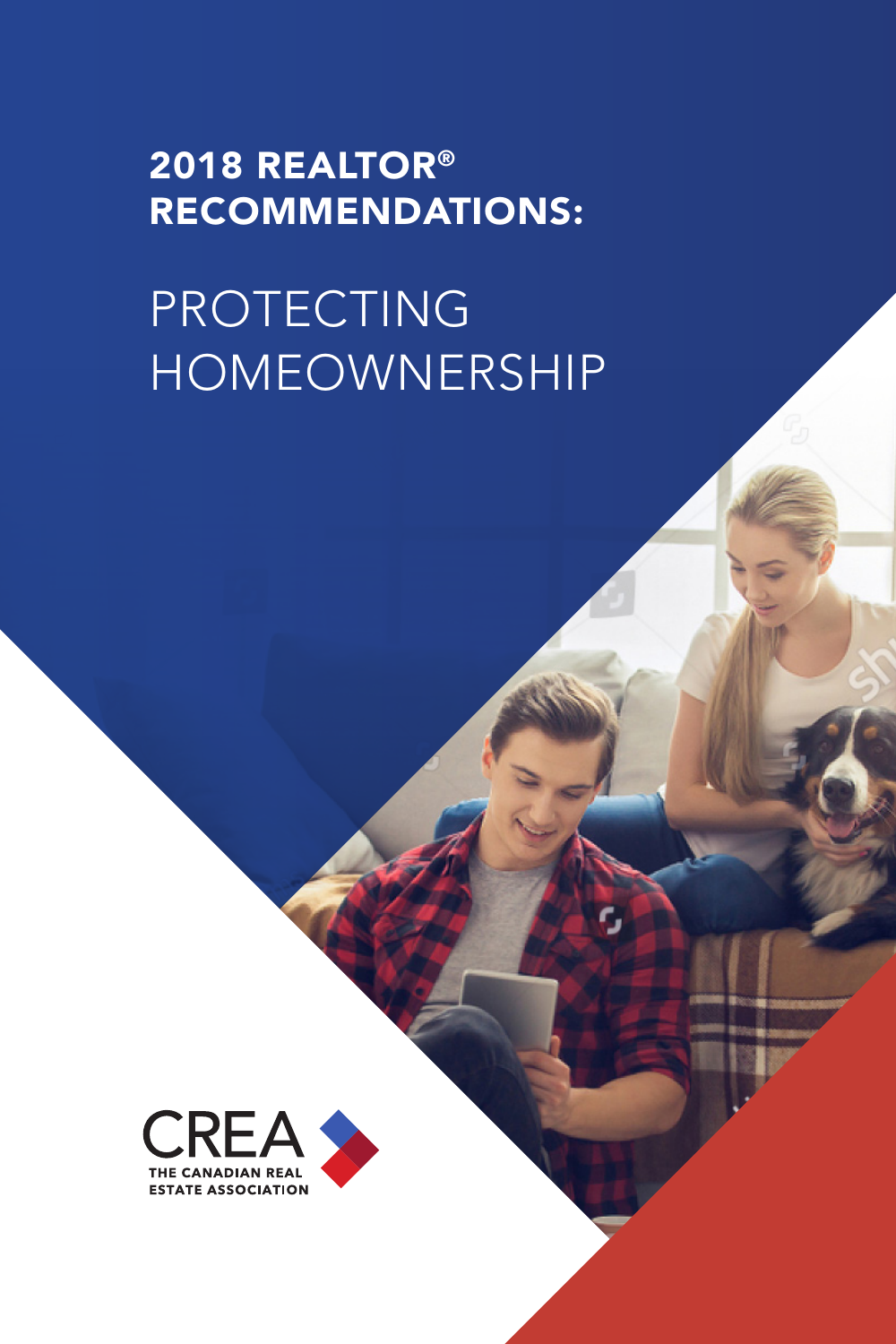THE CANADIAN REAL ESTATE ASSOCIATION (CREA) IS ONE OF **CANADA'S LARGEST** SINGLE-INDUSTRY ASSOCIATIONS.

Our membership includes more than 125,000 real estate brokers, agents and salespeople, working with real estate boards and associations across Canada.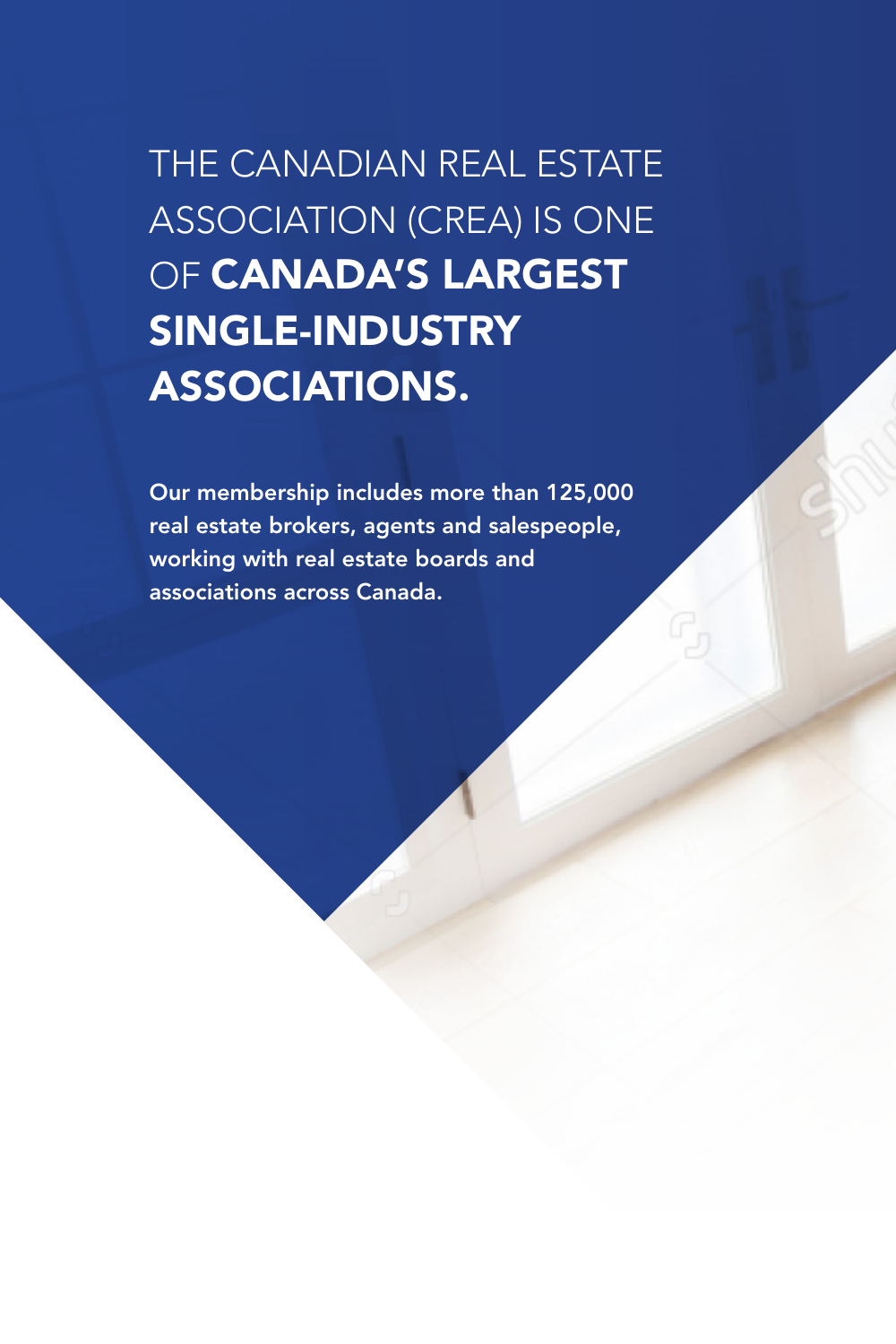For over 30 years, our REALTOR® members have advocated on behalf of home buyers, property owners and communities. They meet with Parliamentarians, both in Ottawa and at home, to discuss their local housing markets and policies that promote a vibrant and sustainable real estate industry.

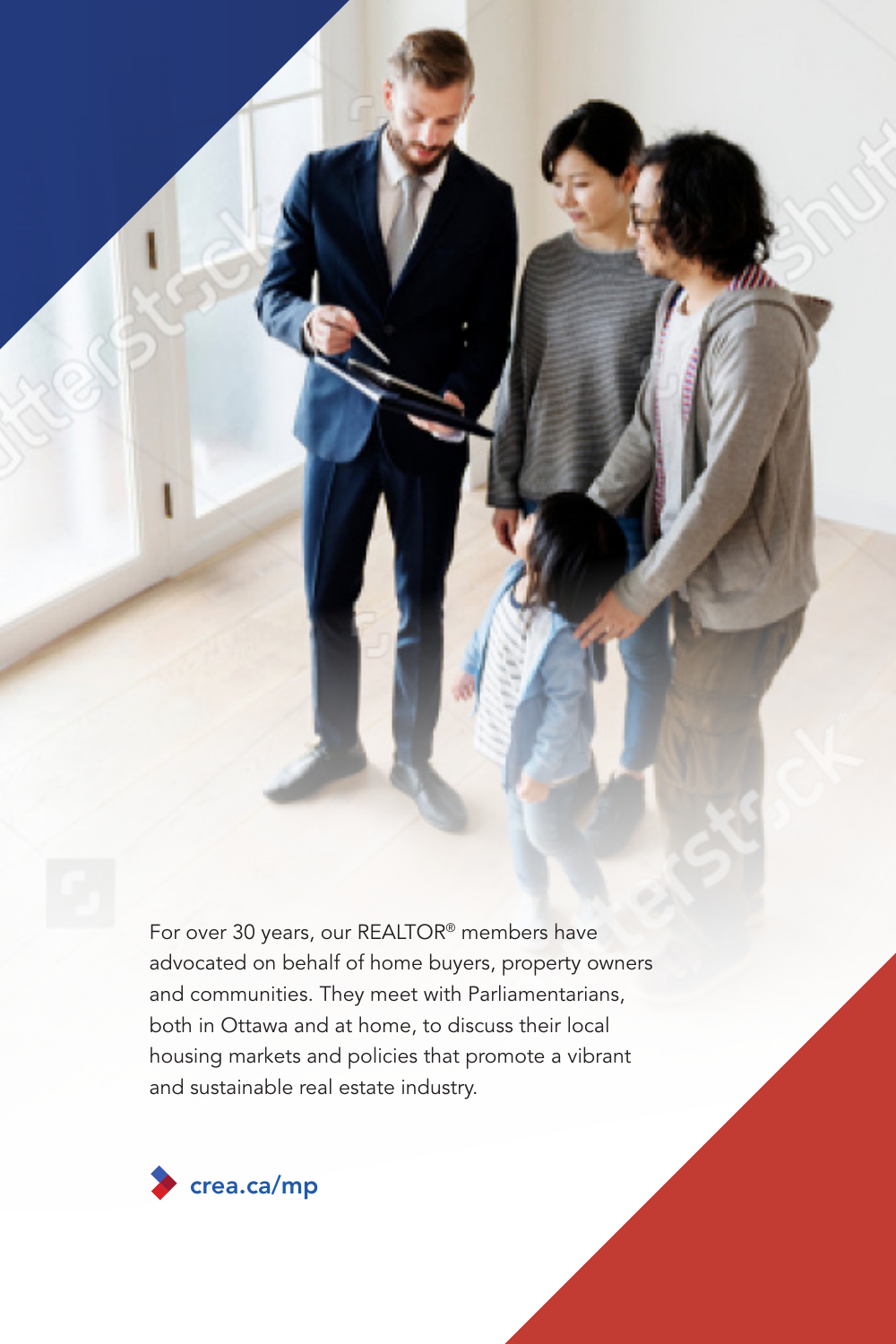

### **OVERVIEW**

"Where's home?" is all about location. The same goes for housing market outlooks, which vary depending on where home is.

That said, this year's newly tightened federal mortgage regulations, together with rising interest rates, will continue to curb home sales activity in every housing market across Canada over the rest of the year and beyond.

Under the newly tightened federal mortgage regulations, many prospective home buyers who previously qualified for mortgage financing now no longer do. Based on sales for the year to date, national activity is on track to hit a five-year low this year.

Further economic growth will support national home sale activity next year but outlooks vary by region. Even so, the mortgage stress test will become increasingly restrictive as interest rates rise—regardless of a housing market's location or economic prospects.

The new mortgage stress test announced last fall was expected to boost home sales late in the year before it came into effect in January.

While the "pull-forward" of home sales came at the expense of weaker activity this year, the new policy's impact was bigger than anticipated. Indeed, national activity surged to the highest level ever in December 2017 before tumbling sharply in early 2018.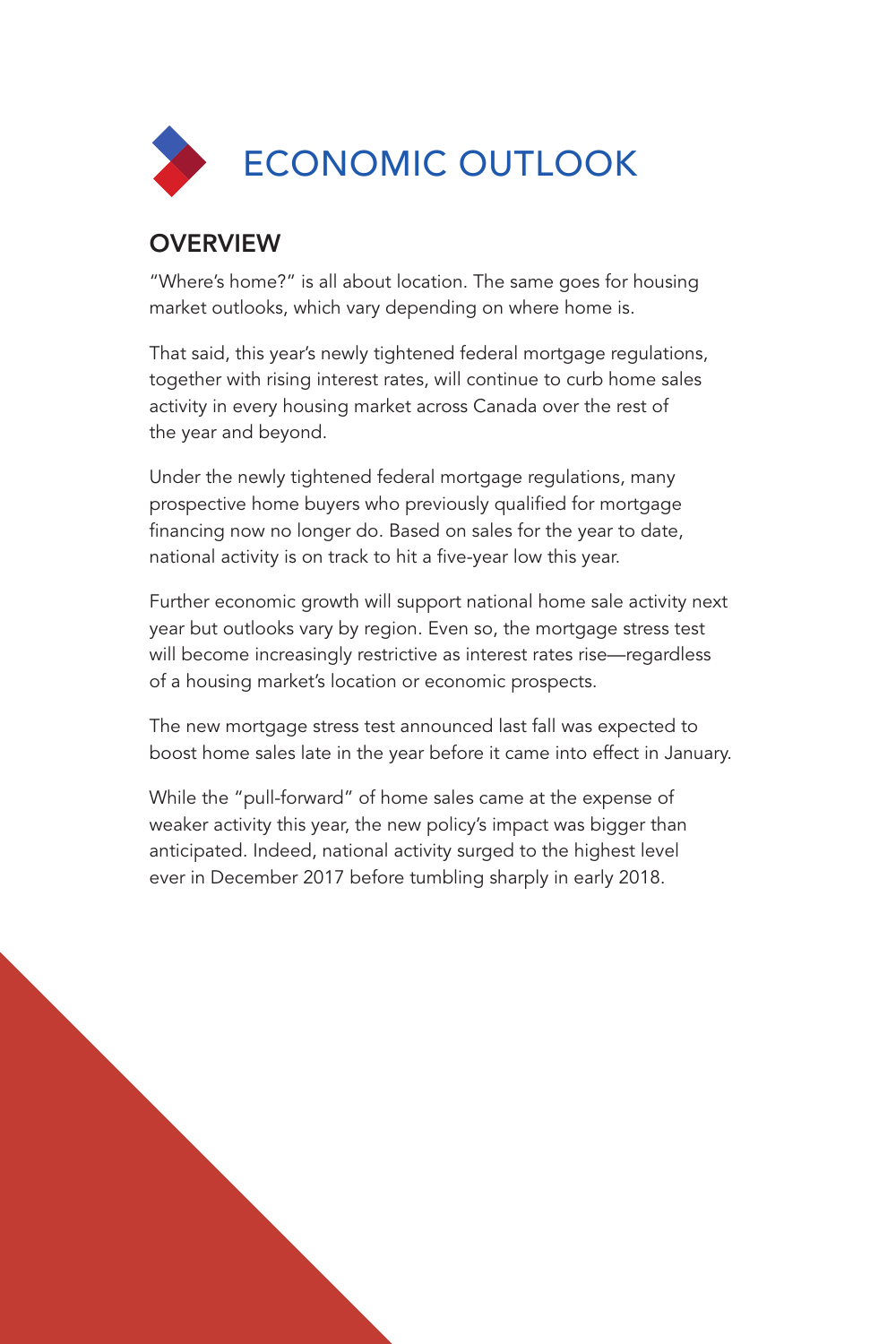

PROJECTED NATIONAL AVERAGE PRICE FORECAST

Decrease by 2.1% IN 2018 TO

Increase by 3.8% IN 2019 TO

\$499,100

\$518,300



PROJECTED SPIN-OFF SPENDING AND JOB CREATION GENERATED VIA CANADIAN MLS® SYSTEMS:

|  |  | $\frac{1}{2018}$ > \$29.3 billion +200,000 jobs |
|--|--|-------------------------------------------------|
|  |  | $2019$ > \$30.9 billion   +207,000 jobs         |



HOME SALES BOOST THE ECONOMY 2018 SPIN-OFF SPENDING AND JOBS

\$64,000  $\blacktriangleright$ One job for every PER HOME SALE three home sale

transactions.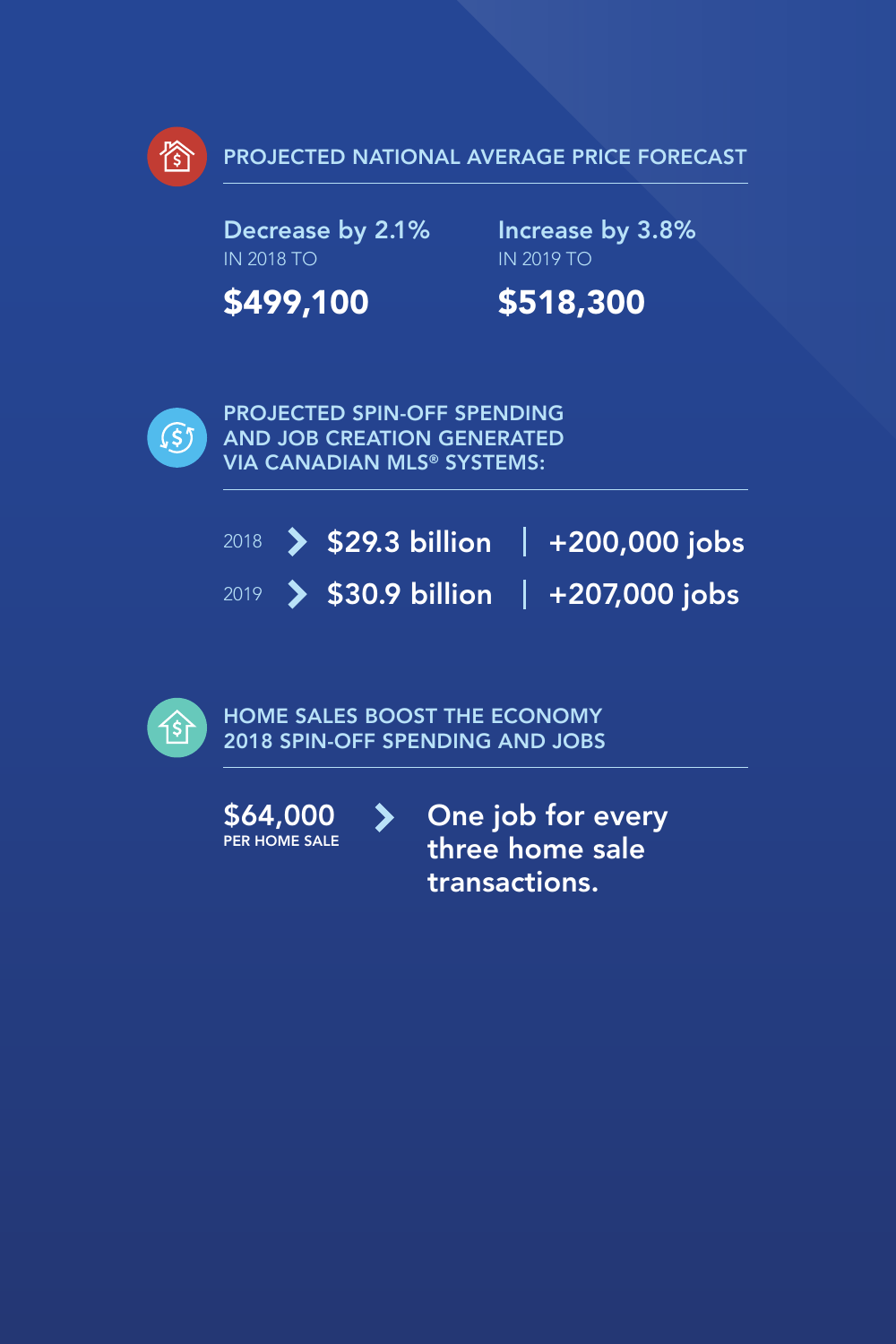

### ISSUE

Federal government policies and regulations have made accessibility to housing in Canada increasingly difficult for middle-class families and millennials. The dream of homeownership continues to be strong among millennials, but affordability is often out of reach. Many potential home buyers struggle to accumulate enough capital for a down payment, yet have an income stream that would allow them to manage monthly mortgage payments.

# ACTION NEEDED

Providing financial support to help Canadians fulfill their homeownership goals and start building equity is critical at a time when house prices are at a record high across the country.

The Home Buyers' Tax Credit (HBTC) is an existing program that helps compensate for some of the costs associated with a home purchase. However, the HBTC needs to be enhanced in order to reflect the current costs facing home buyers in Canada more accurately.

### REALTOR® PROPOSAL

#### We propose an increase to the existing tax credit to help first-time home buyers. An enhanced HBTC would provide meaningful assistance and enable more Canadians to enter the housing market.

We recommend the \$750 non-refundable tax credit be replaced with a \$2,500 non-refundable tax credit per qualifying home for first-time home buyers.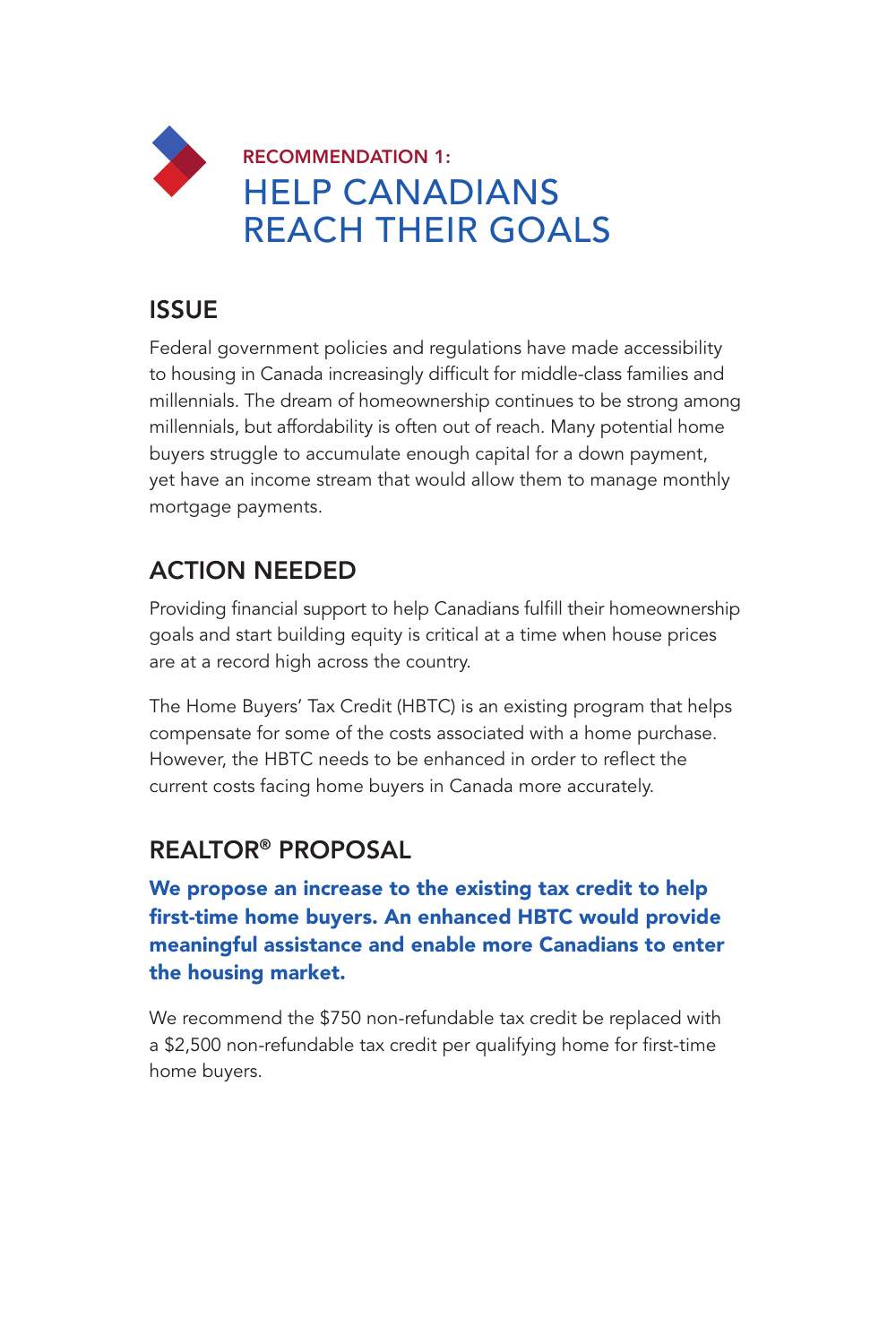

### 86% OF MILLENNIALS

who don't own a home want to, and  $68\%$  are passionate about it.

41% say the federal government has made it more difficult for people to buy a home in Canada.

### 54% OF MILLENNIALS

say it has become more difficult to buy a house in the past year.

They identify the **increase** in interest rates, limit of the borrowing amount and mortgage insurance as factors that play a role in housing affordability.



# Housing affordability is the top priority for millennials.

64% of respondents said the government should focus on ensuring housing is affordable as either a top or very high priority.



#### 72% OF MILLENNIALS

64% OF MILLENNIALS

want the government to make housing affordability a high priority.

don't think the government is doing enough and prioritizing it as they should.

The survey was conducted online with 2,500 Canadian Millennials aged 18 to 38 from April 26 to May 9, 2018. A random sample of panelists was invited to complete the survey from a set of partner panels based on the Lucid exchange platform. These partners are typically double opt-in survey panels, blended to manage out potential skews in the data from a single source.

The margin of error for a comparable probability-based random sample of the same size is +/- 2.0%, 19 times out of 20.

The data were weighted according to census data to ensure that the sample matched the population according to age, gender, educational attainment, and region. Totals may not add up to 100 due to rounding.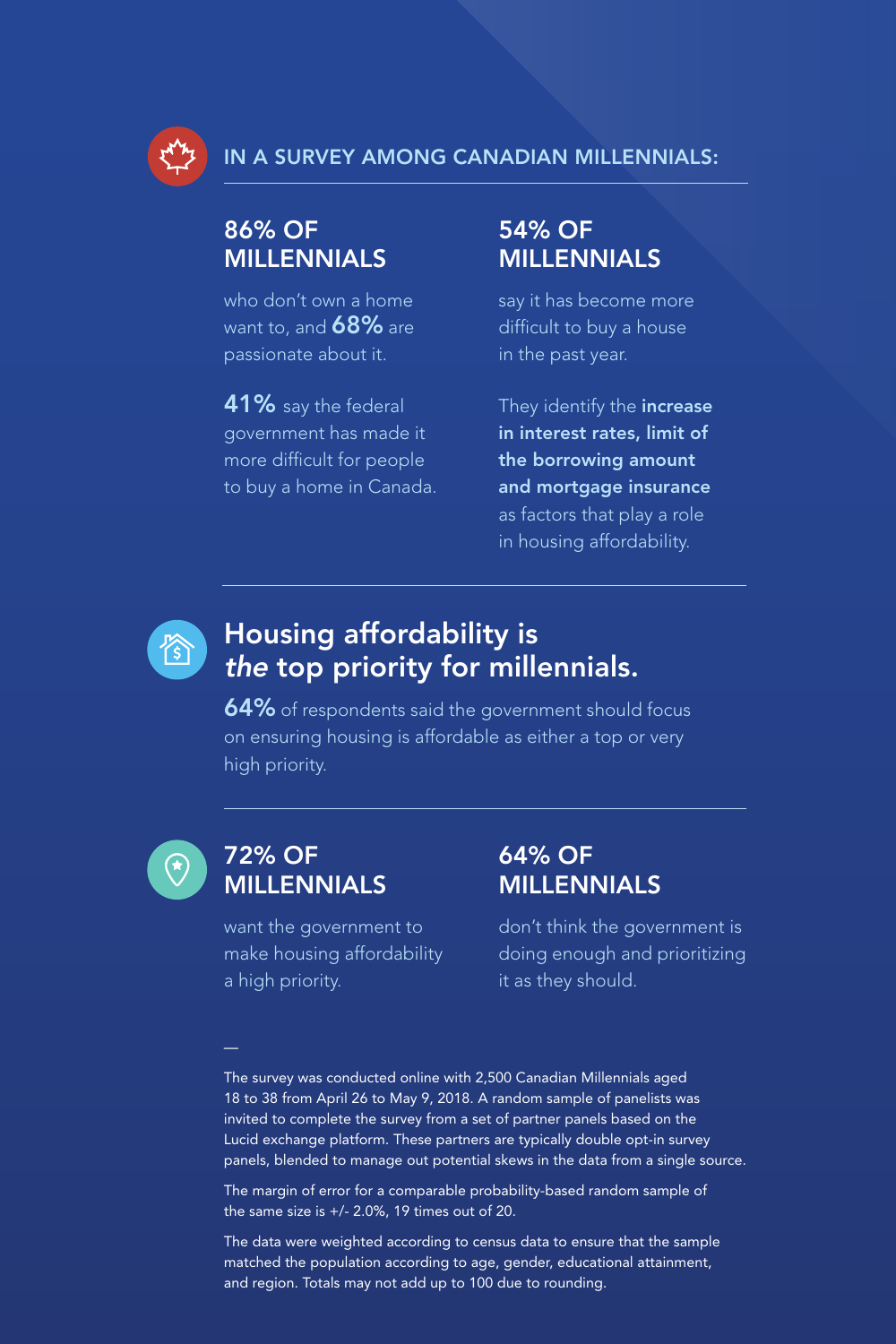# RECOMMENDATION 2: EVALUATE POLICIES THAT AFFECT HOMEOWNERSHIP

### ISSUE

We acknowledge there is no simple strategy to make homeownership more accessible in some of Canada's most active markets. However, we are concerned certain federal government policies designed to cool these markets have had a negative impact on the homeownership goals of many Canadians outside of those markets.

# ACTION NEEDED

The federal government should take regional differences into consideration when implementing nation-wide measures that affect home buyers. In particular, the "stress test" has had unintended consequences in many balanced markets across the country and driven millennials and middle-class families in stable markets further away from reaching their goal of owning a home.

These measures should be applied only in those markets the government has identified as requiring an intervention. There is precedent for national programs being tailored to address regional socio-economic factors. There are regional applications of the Employment Insurance Program that reflect the realities of local and regional labour and employment markets.

## REALTOR® PROPOSAL

We recommend further coordination in housing-related policies between the Office of the Superintendent of Financial Institutions (OSFI), Finance Canada, the Bank of Canada and Statistics Canada. We also recommend that all levels of governments should engage in dialogue to gain a clear understanding of the impact any new measures could have on homeowners and home buyers.

We recommend evaluating policies that affect homeownership in Canada, including a review of the "one-size-fits-all" nature of policies that impact housing markets across the country.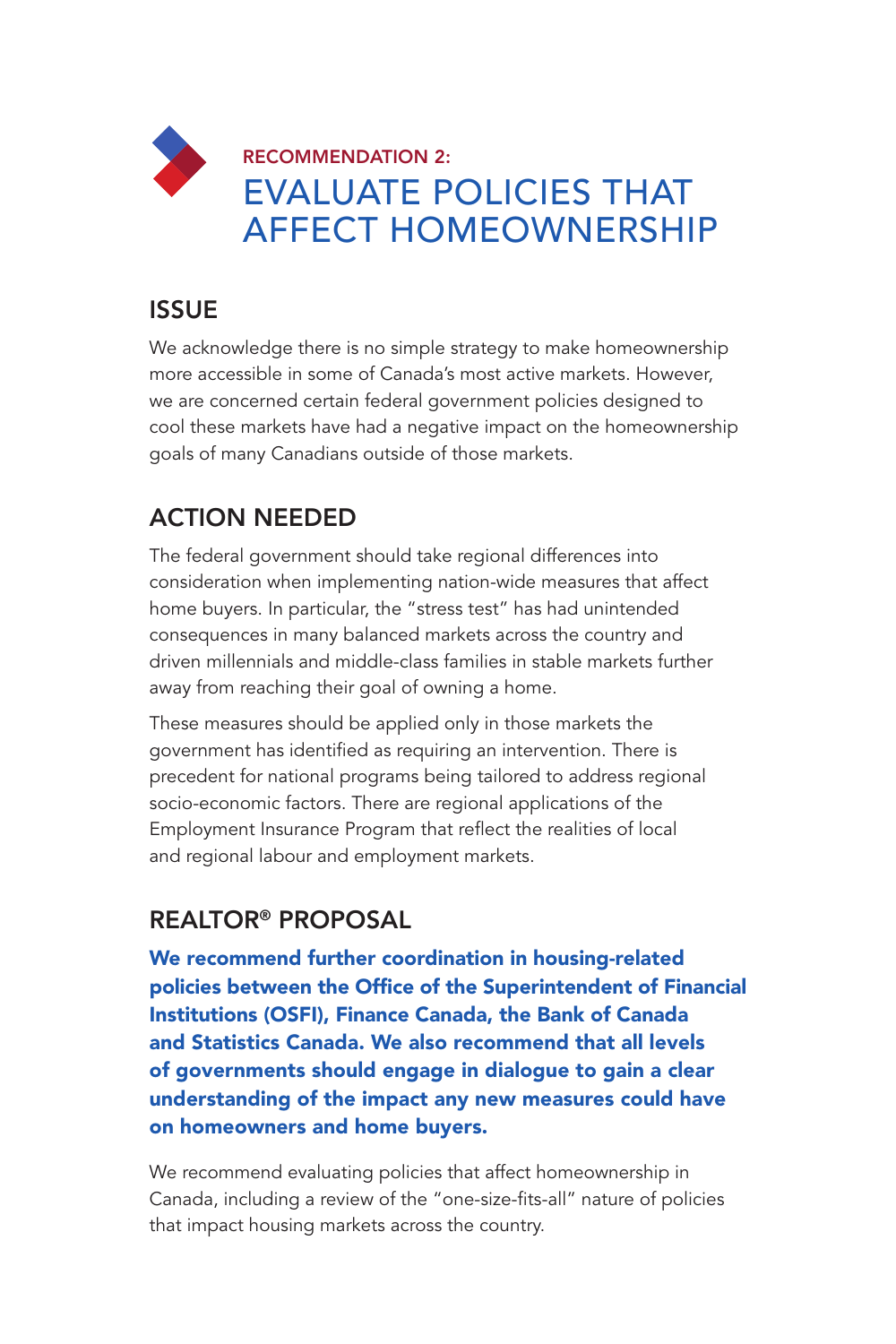

#### STATS ON MARKETS



### $\frac{2}{3}$  REGINA AND  $\frac{3}{3}$ **SASKATOON**

are on track for the fewest sales since the year 2006.

### ST. JOHN'S

is on track for the fewest sales since the 1990s.



On a year-to-date basis sales activity has declined in 2018 vs. 2017 in 75 local markets (out of 101), and

sales are down by more than 10% in 50 local markets.



A report by Mortgage Professionals Canada from July 2018 estimates approximately

# 100,000 CANADIANS

(or 18% of buyers) have been prevented from buying their preferred home since late 2016 because of new federal mortgage rules.